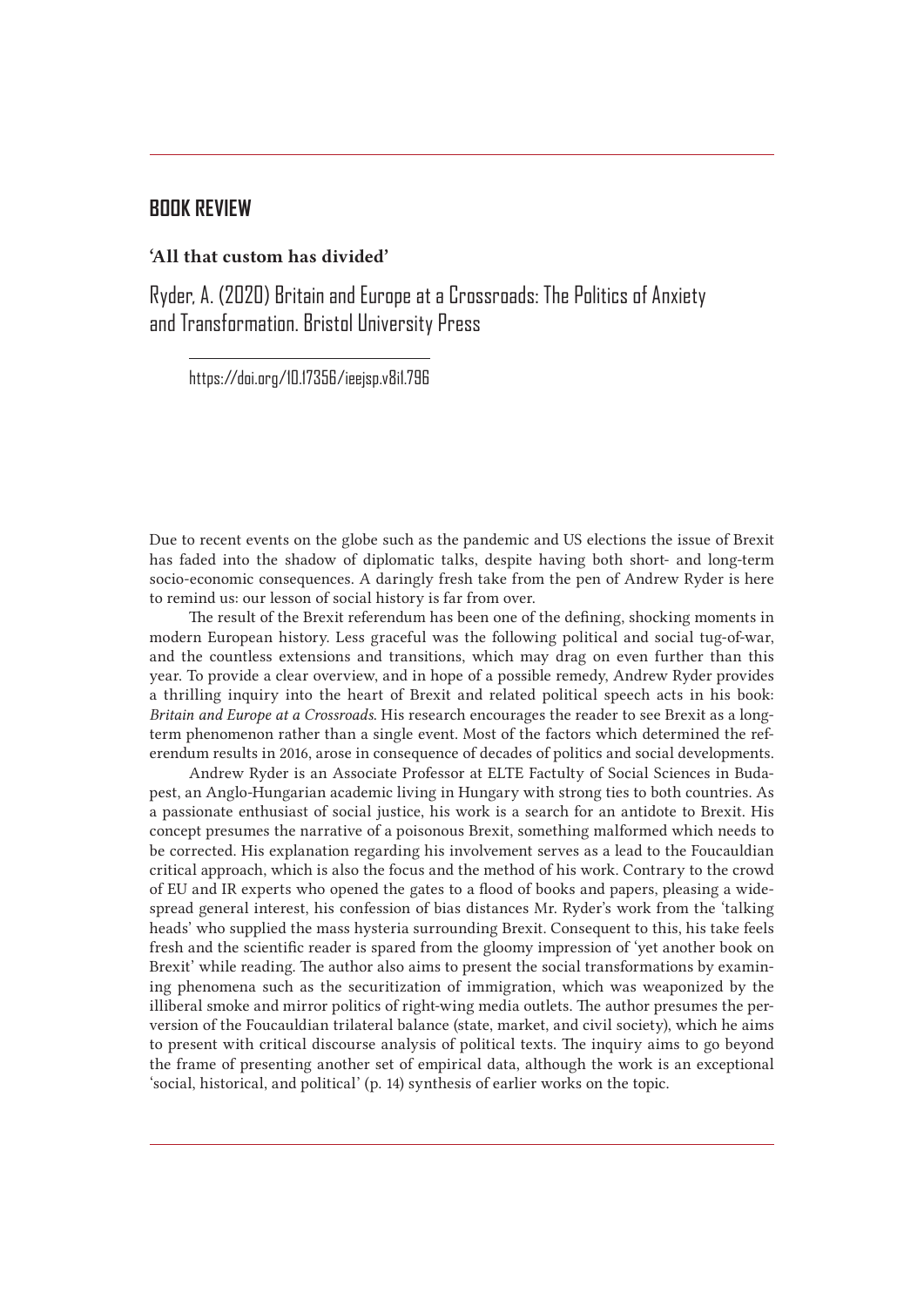The author cleverly balanced his methodological chapter around the fundamental sociological and critical works. He picked the most influential thinkers to support his arguments, set from a wider theoretical frame (e.g.: Bourdieu, Habermas, Berkley), to a narrower perspective of political science (Brubaker). The book consists of case studies based on different aspects of the research. The first texts explore nationalism and identity mixed and embedded in history, the second chapter is the brief story of Brexit, while the third and fourth chapters describe the changes within the great political parties. A complex coding table is provided to the reader to demonstrate the variety of topoi used in the discourses. According to the book, topoi such as British exceptionalism and imperialism had key roles in formulating the present political scene in the United Kingdom. Ryder presents how playing the second fiddle to the Franco-German axis, and being a latecomer to the ECSC, and the abandoned dreams of empire locked in the feeling of resentment towards continental nations (pp. 18–21). The second half of the book mainly focuses on the two kinds of nationalism within SNP and UKIP, and also the reception and challenges of the EU. Interestingly enough the government of Theresa May and the opposition of Corbyn fit in the third and fourth chapters, unlike the character and career of Boris Johnson, who deserved a separate chapter. Finally, the last chapter offers the social-democratic remedy to 'solve' Brexit.

Based on the theory of Karl Polanyi, Ryder argues that crises set the events in motion; citizens sought social protection and alternatives from the traumatic experience of a financial crisis. Therefore, rising nationalism is presented as a public answer to the crises both in the 1930s and in the 2010s. Ryder identifies the complex factors behind political acts pressured by the crisis; failing social models, and the multicultural concept at the heart of the humiliated white voter insurgency. Throughout the book, the narrative remains coherent, but it struggles to present circumstances. Concerning the former case of voter behaviour, the book explains why immigration was such a key issue in the last decades. However, similar to other monographic works, keeping the focus is at the price of overlooking some subjects which might have deserved a more detailed explanation. The narrow scope of investigation falls short in one particular chapter, where it leads to a one-sided interpretation regarding the previously mentioned topic of displacement. As Ryder connects the case of immigration and the growing mass anxiety in Britain, he observes the role of media elites and the responsibility in fanning the fire of sensationalism, but he does this mainly by mentioning right-wing media outlets, whereas the role of media on the political left received little criticism (pp. 30–36).1 The image of a boy on the shores of the Mediterranean, the emergence of a counter-narrative of philanthropism are just a few examples of media sensationalism. A fight for sympathy (to earn political capital) widened the gap further between the partisan divide and accelerated tribalism hence providing a larger space for identity politics. The unique critical approach, however, makes up for such smaller shortcomings where the reader has to rely on his own prior knowledge or context.

The undeniably unique feature of the book is that Ryder presents what has been *implied* by politicians and manifested in speech acts. Structural, pre-existing factors prior to the referendum campaigns have been analysed in other works (Clarke et al., 2017) the meaningful explanation concerning Brexit is exactly the unveiling of implied notions and speech acts which affected and connected the structural issues. Therefore, the critical approach is a

intersections. east european journal of society and politics, 8(1): 221–224.

<sup>1</sup> Although it must be noted that the book mentions one particular case of the *Guardian*'s outrage on page 44.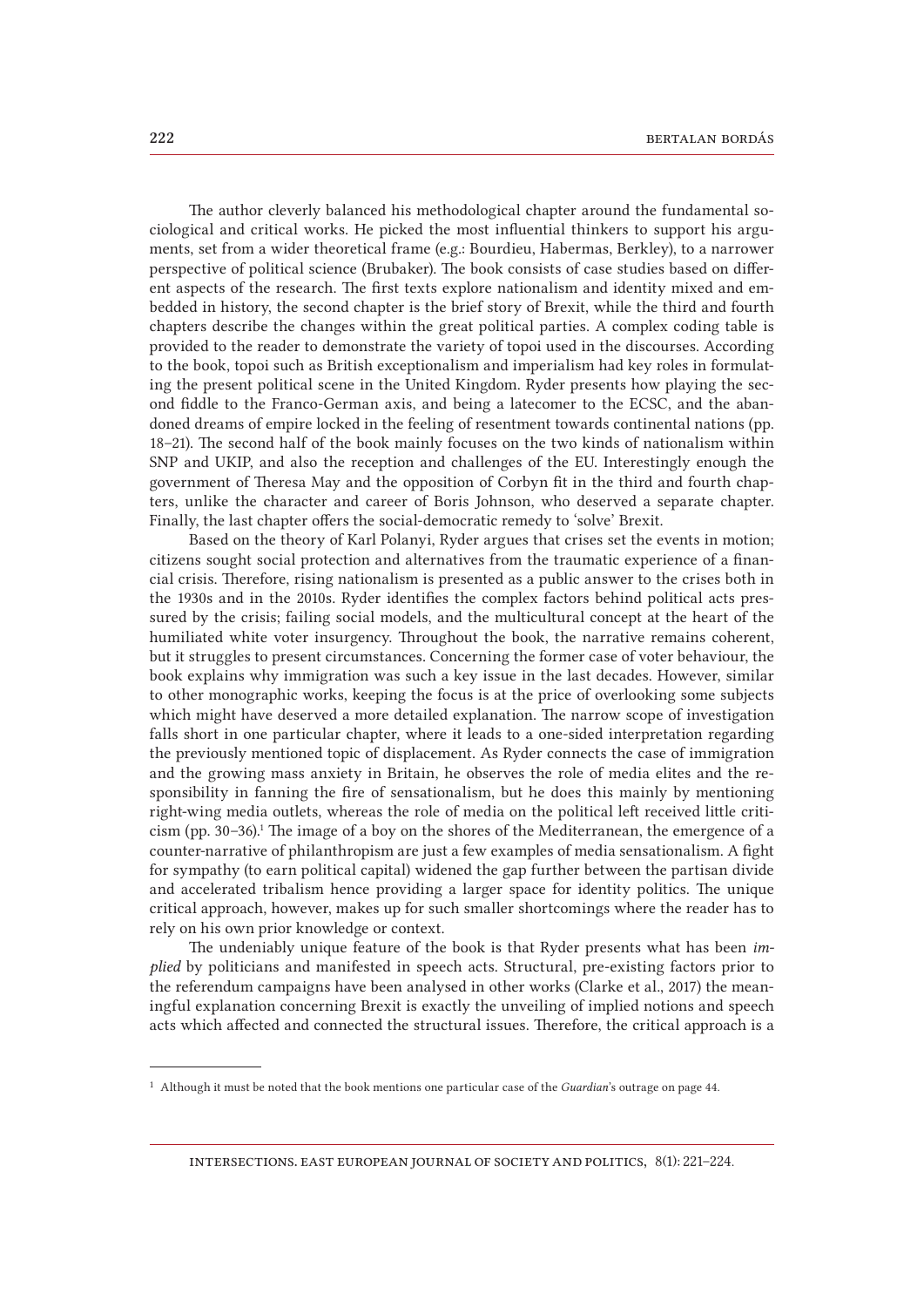key device of the book and serves as a tool to lead the reader to a more thorough understanding. Ryder masterfully grasped the essence of certain events and presented the connection of party politics to other concepts. For instance, the issue of nationalism and populism is presented in one of the chapters where Ryder highlights the concept of a 'tripolar stratagem' of Nigel Farage's politics. In short, it is a tactic where the demagogue plays the victim card by appearing as the champion of the people and proposing controversy, then met by the condemnation of the liberal elite (the outgroup of the Manichean dichotomy), the politician can pose as the victim of 'liberal oppression'. In the subsequent chapter, the strategy of the mentioned method of vote gaining is clear. The further the Conservatives play the similar cards of the immigration issue, the more support they got. Pointing out these connections, Ryder presents the conflicted premiership of Theresa May, and how the Conservative Party set on a path of ultra-libertarianism, then steered even more to the right.

Another intriguing part is Ryder's assessment of the changes which Labour went through, while different parties contested for the leadership within. Blairites and Lexiteers certainly made it difficult for Jeremy Corbyn to have an unambiguous stance as the former group owned the Europhile and neoliberal argument, while the latter group tried to hijack a potential remain or reformist campaign. The fight for Labour might have benefitted one group or the other in the short-term, but it turned out to be a 'deadly cocktail' and completely discredited the opposition before the elections (p. 96). Ryder used these cases to support the argument highlighting the crisis of representative democracy, which is most salient in his quotation of David Lammy when Europhile Labour representatives stood against their own constituents.2

The chapter on the political speech acts of EU politicians somewhat counters the narrative of a much needed radical turn in Labour, and rather highlights the changes in the EU since the referendum. The leaders and negotiators of the EU took a hard stance on Brexit, countering the efforts of hard Brexiteers. Mr. Ryder highlights the speech acts of politicians like Michel Barnier and Guy Verhofstadt. The clever narrative of Britain's cherry-picking, the clear language, and the unanimous support of the member states – even the reluctant Visegrad members (pp. 140–141) – gave way to 'Bregreters' and a rise in pro-European public opinion. The internal changes combined with resistance may have come as too little too late to answer the challenges. Nevertheless, the author assumes that the European project's shift to a more socially engaged future has the potential to cause some difficulties for the masterminds of Brexit.

Such a mind is Boris Johnson. According to Ryder's research, Johnson heavily favoured nationalist, populist topoi, political showmanship, and the populist mixture of emergency measures, which veiled the conflict of globalist policies and nationalist desires apparent in his rhetoric. The conflict resulted in Johnson using the smokescreen of a scapegoat (liberal elite) and the issue of representative democracy to portray himself as the victim who embodies the hero of the people, while the parliamentary elite obstructed the people's will. Throughout the chapter, Ryder provides a chronicle of how Johnson put British democracy in limbo by undermining the rule of law and using emasculative-nationalist speech techniques.

<sup>2</sup> 'We have a duty to tell our constituents the truth, even when they passionately disagree. We owe them not only our industry but our judgment. We are trusted representatives, not unthinking delegates, so why do many in the House continue to support Brexit when they know that it will wreck jobs, the NHS and our standing in the world?' (p. 100).